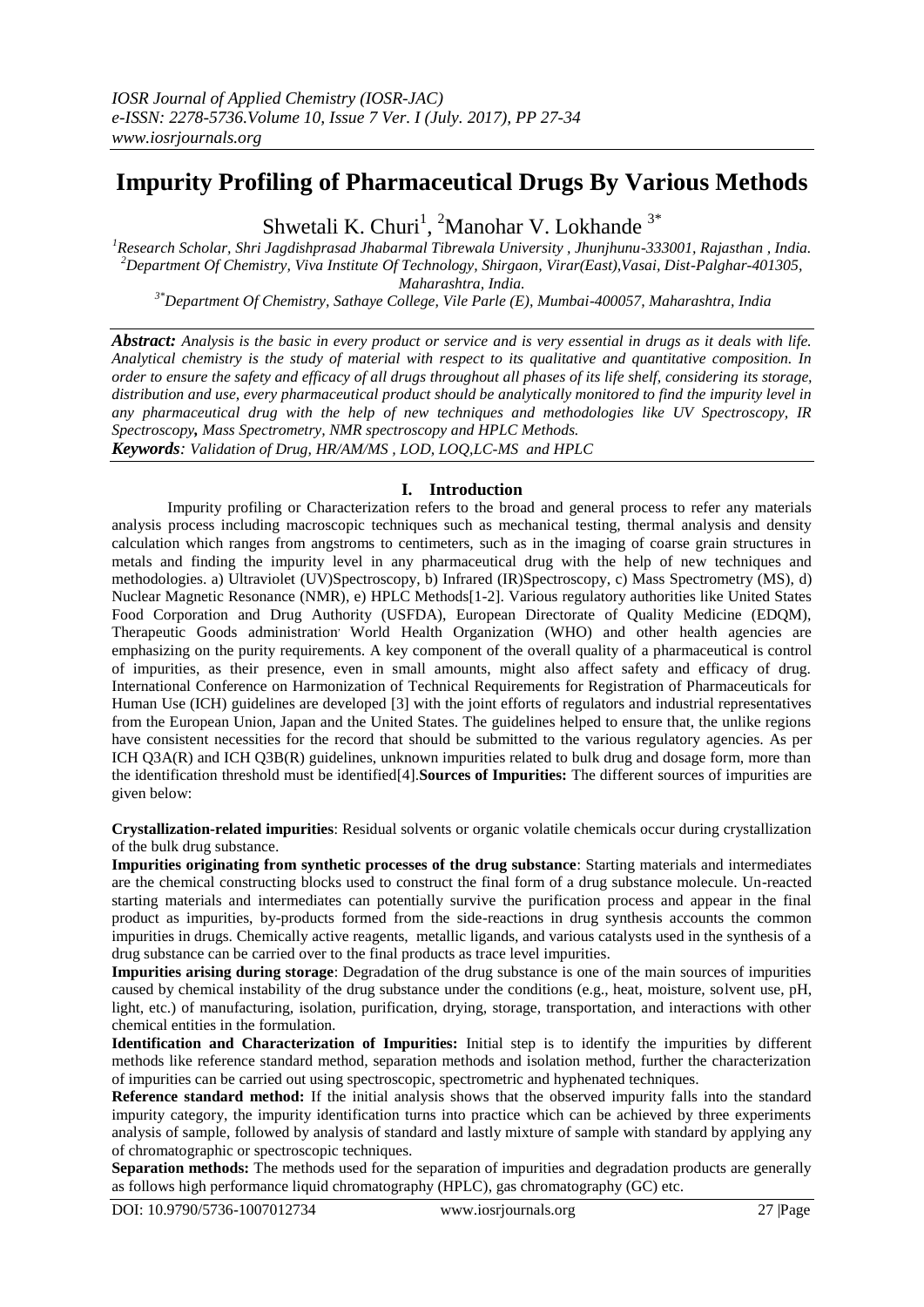**High Performance Liquid Chromatography (HPLC):** This Chromatography technique is a multistage separation method where the components are divided in two phase's i.e. stationary phase (solid in nature and packed in column) and mobile phase (liquid in nature and freely flowing). Individual component in the injected drug has different response (to both the phases) and different rate of migration while passing through column and resulting in different partition. Compound having less affinity elutes first in comparison to the compound having better affinity with recognize to stationary phase [5].

Gas chromatography (GC): GC is a dynamic method used for separation and detection of volatile organic compounds in a mixture. It involves the phasing of gaseous solutes between an inert gas mobile phase and stationary solid or liquid phase. A large number of volatile components can be separated by modern capillarycolumn gas chromatographs, which permits identification through retention characteristics and detection at ppm levels using a wide range of detectors [6].

**Isolation methods**: It is necessary to separate impurities for their structural elucidation. Generally chromatographic and non-chromatographic techniques are used for isolation of impurities before characterization. A list of methods that can be used for isolation of impurities is given below.

(i) Solid phase extraction method Liquid-liquid extraction method (ii) solvent extraction method (iii) Supercritical fluid extraction (iv) Column chromatography (v) Preparative HPLC (vi) Preparative TLC(vii) Flash chromatography

**Characterization methods (Spectroscopic, Spectrometric and Hyphenated Techniques):** Ultraviolet (UV), infrared (IR), mass spectrometry (MS) and nuclear magnetic resonance (NMR) spectroscopic methods are widely used methods for the characterization of synthesized or isolated impurities. It is been observed that various functional groups give characteristic IR absorption at specific ranges, in complex atomic interaction within the molecule, IR absorption of the functional groups may vary over a wide range. IR spectral data is a confirmatory test for information obtained from other techniques.

**Nuclear magnetic resonance:** NMR plays a vital role in identifying low level impurities in bulk drug materials with or without chromatographic isolation. Structural elucidation of impurities in drug materials mostly involve  $1\text{H}$  and  $13\text{C}$  experiments, the information obtained from these experiments is sufficient to ascertain the structure of the unknown impurity in the drug material. The introduction of NMR with on-line coupling to HPLC reduces the need for preparative isolation of impurities. HPLC analysis is carried out in the reverse - phase mode using D2O/buffer – acetonitrile based eluents with a higher injection volume (50-100ul)[7].

**Mass Spectrometry in Impurity Profiling:** The technique where charged species (ions) can be separated and detected according to their mass to charge ratio  $(m/z)$  is known as Mass spectrometry (MS). MS is one of the highly selective and most sensitive methods for molecular analysis giving insights to the structure of the analyte. Coupling of separation techniques, like chromatography, to MS further increases the power of the technique when complex samples are to be analyze[8].

**Accuracy Study:** The true value for accuracy assessment can be obtained in several ways. One alternative is to compare the results of the method with results from an established reference method. This approach assumes that the uncertainty of the reference method is known. Secondly, accuracy can be assessed by analyzing a sample with known concentrations (e.g., a control sample or certified reference material) and comparing the measured value with the true value as supplied with the material. If certified reference materials or control samples are not available, a blank sample matrix of interest can be spiked with a known concentration by weight or volume. After extraction of the analyte from the matrix and injection into the analytical instrument, its recovery can be determined by comparing the response of the extract with the response of the reference material dissolved in a pure solvent. Because this accuracy assessment measures the effectiveness of sample preparation, care should be taken to mimic the actual sample

Preparation as closely as possible. If validated correctly, the recovery factor determined for different concentrations can be used to correct the final results.

**Precision Study:** "The Precision of an analytical method is the degree of repeatability of the results in a series of experiments run during a single session by a single operator with identical reagents and equipment". The Precision study is carried out by calculating the % RSD of peak area of standard solution and Test solution.

**Specificity Study:**"The Specificity of an analytical method is its ability to measure accurately and specifically the analyte in the presence of component that may be expected to be present in the sample matrix. Specificity is a measure of the degree of interference (or absences thereof) in the analysis of complex sample mixture."

**Limit of Detection:** The limit of detection is the point at which a measured value is larger than the uncertainty associated with it. It is the lowest concentration of analyte in a sample that can be detected but not necessarily quantified. The detection limit is the injected amount of sample that results in a peak with a height at least two or three times as high as the baseline noise level.

**Limit of Quantitation:** The limit of quantitation is the minimum injected amount that produces quantitative measurements in the target matrix with acceptable precision in chromatography, typically requiring peak heights 10 to 20 times higher than the baseline noise. A number of samples with decreasing amounts of the analyte are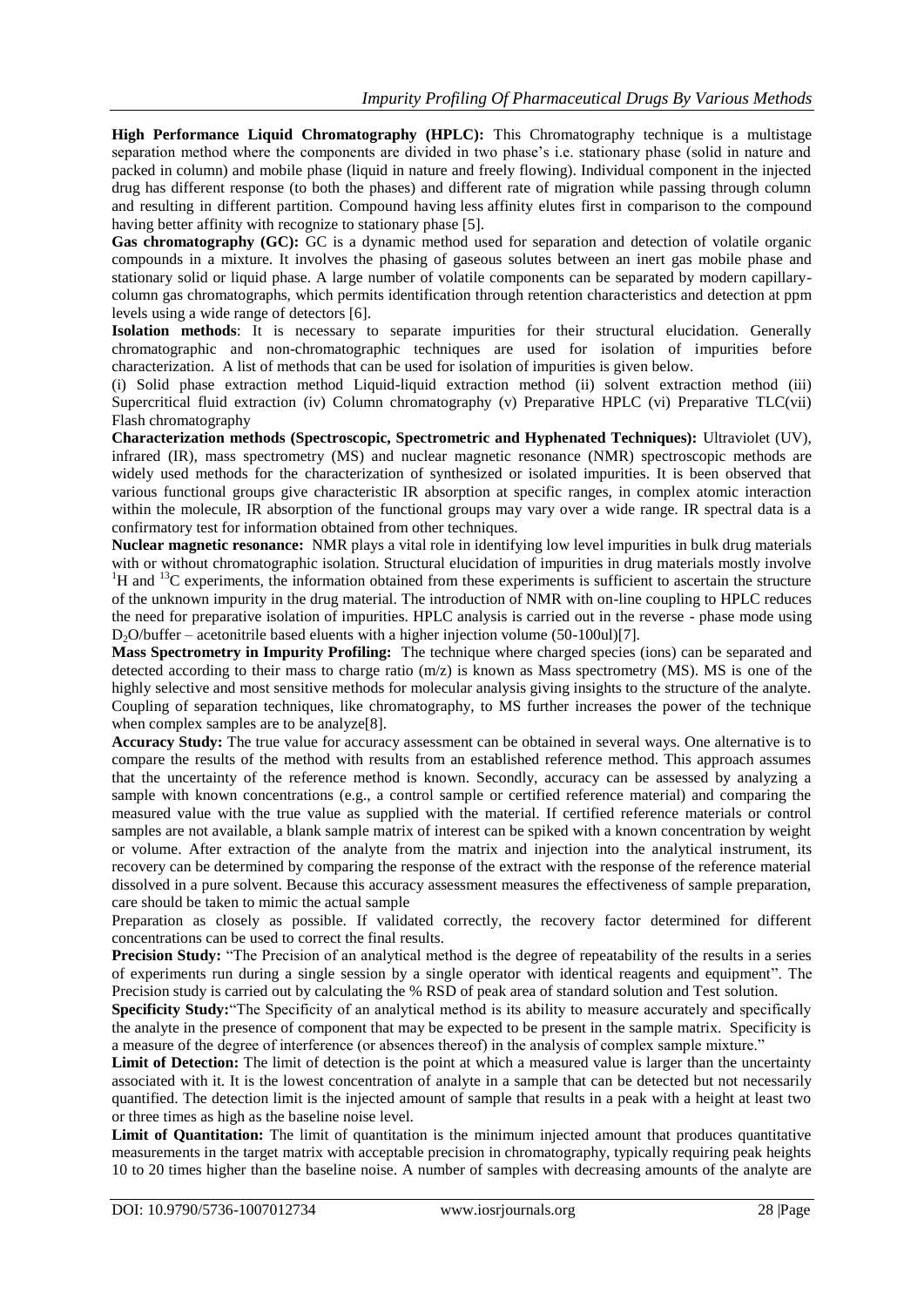injected six times. The calculated RSD percent of the precision is plotted against the analyte amount. The amount that corresponds to the previously defined required precision is equal to the limit of quantitation.

**Linearity and Range Study: The** linearity of an analytical method is its ability to elicit test results that are directly proportional to the concentration of analytes in samples within a given range or proportional by means of well-defined mathematical transformations. Linearity is determined by a series of 3 to 6 injections of 5 or more standards whose concentrations span 80–120 percent of the expected concentration range.

**Range:** The range of an analytical method is the interval between the upper and lower levels (including these levels) that have been demonstrated to be determined with precision, accuracy and linearity using the method as written [9-10].

**Ruggedness Study:** Ruggedness is a measure of reproducibility of test results under normal, expected operational conditions from laboratory to laboratory and from analyst to analyst. Ruggedness is determined by the analysis of aliquots from homogeneous lots in different laboratories. The ruggedness of the method was carried out by two different analysts on two different instruments in two different labs on different dates to know the degree of reproducibility of the results obtained by the analysis of the same samples as well as system suitability parameters.

**Robustness:** "The robustness of an analytical method is measure of its capacity to remain unaffected by small but deliberate variations in method parameters and provides an indication of its reliability during normal usage" Robustness tests examine the effect that operational parameters have on the analysis results. For the determination of a method's robustness, a number of method parameters, for example, pH, flow rate, column temperature, injection volume, detection wavelength or mobile phase composition, are varied within a realistic range, and the quantitative influence of the variables is determined. If the influence of the parameter is within a previously specified tolerance, the parameter is said to be within the method's robustness range.

### **II. Experimental**

**Chemicals and reagents:** The samples of Dimer Impurity were collected from Pharmaceutical Company, Mumbai, and Maharashtra, India. GCMS grade Dimethyl Sulfoxide was purchased from Advent, Mumbai, India.

**Equipment:** The GCMS method development and validation were done using Thermo Scientific Trace 1310 and TSQ 8000 Connected with Thermo Scientific mass detector GCMS system. The data were collected using [Chromeleon™ 6.8 Chromatography Data System \(CDS\) Software.](https://www.thermofisher.com/order/catalog/product/CHROMELEON6)

### **III. Result And Discussion**

**Identification of impurities by LC/HR/AM/MS:** LC/HR/AM/MS and MSMS were performed as per the method described in Liquid chromatography-high resolution accurate mass spectroscopy (LC/HR/AM/MS) to generate the mass data for the impurity [11]. The impurity of interest exhibits a protonated molecular ion peak [M+H]<sup>+</sup> 385.05156(Fig 1). The theoretical atomic formula probability shown by Xcalibur software for 385.05106 was  $C_{20}H_{14}$  Cl<sub>2</sub>N<sub>2</sub>O<sub>2</sub> PPM error was calculated using formula: Error in ppm for Molecular ion = Theoretical value – Actual Value  $\times 10^6$ 

Theoretical Value

 $=385.05106 - 385.05156 \times 10^6$ 

385.05106

$$
=1.298
$$
ppm

1.298ppm error is highly acceptable for characterization of  $\widehat{[M+H]}$  of unknown structure using HR/AM/MS. Error in ppm for MS/MS (Daughter ion) = Theoretical value – Actual Value x  $10^6$ 

Theoretical Value  $=$  351.08948 -351.08862 x 10<sup>6</sup> 351.08948  $=$ 2.449ppm

2.449ppm error is highly acceptable for characterization of MS/MS of unknown structure using HR/AM/MS.

Though the mass error was low it was mandatory to confirm the structure by NMR which would provide us the information of exact proton and carbon. Hence NMR of impurity and the product was carried for further confirmation of structure and the product was carried for further confirmation of structure.

**Analytical Method Validation by HPLC:** The validation study allowed the evaluation of the method for its suitability for regular analysis. The newly developed method for Dimer impurity was validated according to ICH guidelines. A typical chromatogram showing Dimer impurity (Fig.3).

**Specificity:** Specificity is the ability of analytical method to measure the analyte response in the presence of its potential impurities and degradants. The specificity of the Acquity H-class liquid method was determined by injecting Dimer impurity, wherein no interference was observed for any of the components from sample [12- 13].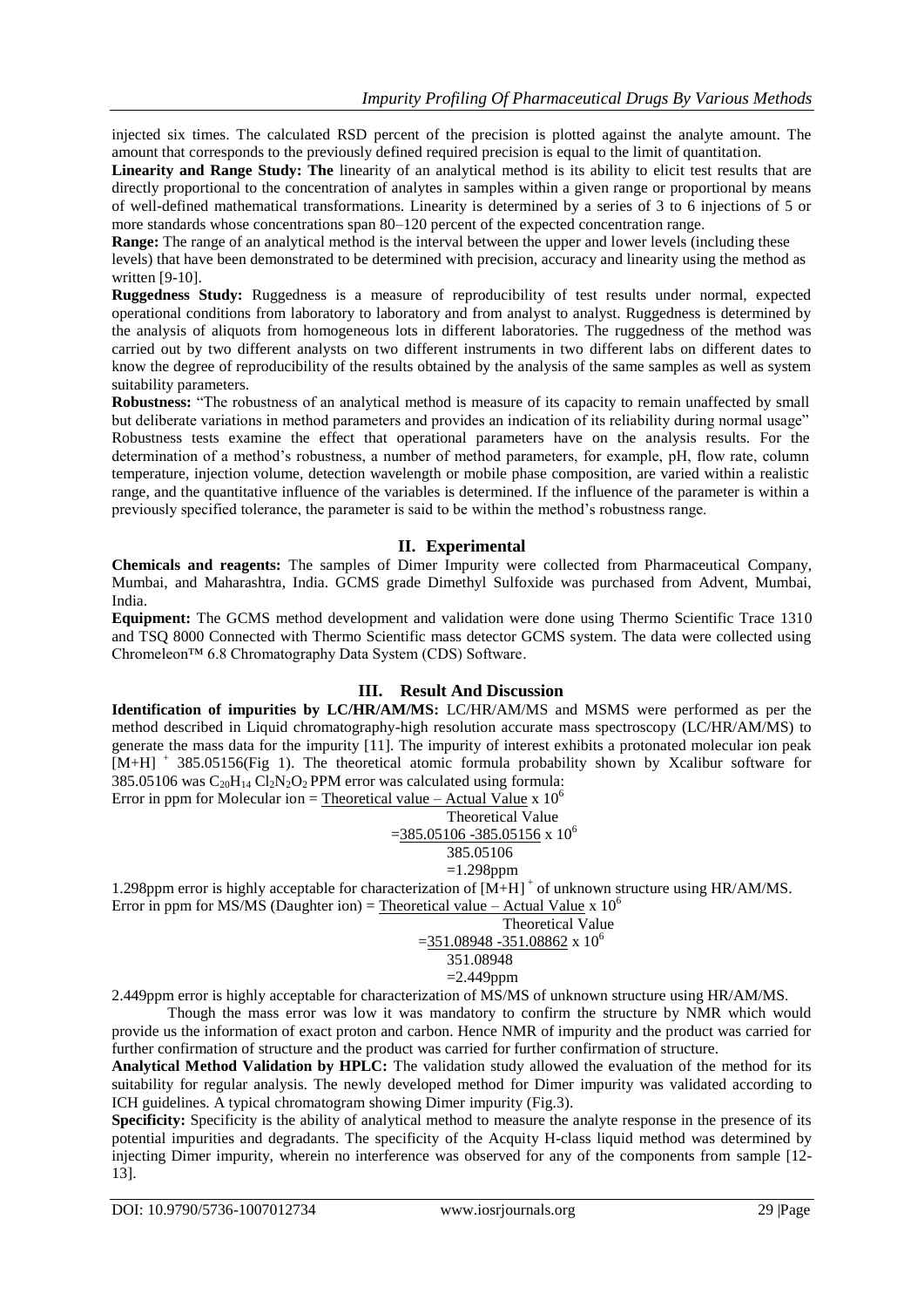**Precision:** The precision of the method was examined using six replicate injections of a standard solution. The relative standard deviation (RSD) was calculated for response (area) of Dimer impurity. The RSD for Dimer impurity was found to be 0.97% refer (Table 2) and the method precision was established by analyzing using six different preparations [14]. The calculated RSD of these results was found to be within acceptable limit (Fig.4) .

**Accuracy:** The accuracy of the method was determined for the related substances by spiking of known amounts of Dimer impurity at levels, LOQ, 80%, 100% and 120% of the specified limit. The recoveries of impurities were calculated and are given in (Table 2) and (Fig.5).

**Limit of detection and limit of quantification**: Detection limit (DL) and quantitation limit (QL) was estimated as per ICH Q2RI. The limit of detection established for Dimer impurity was found to be 0.0197ppm i.e. 0.012% and limit of quantification was found to be0.0598ppm i.e. 0.004% with respect to test solution 500ppm ( Table 3 and Fig.6)

**Linearity:** Linear calibration curve were obtained over the calibration range i.e. LOQ, 50%, 80%, 100%, 120% and 150% at six concentration levels in triplicate. The results showed excellent correlation between the peak area and concentration of Dimer impurity of about 0.9990 ( Table 4 and Fig.7).

**Robustness:** In all the deliberately varied chromatographic conditions (column temperature  $\pm 3^{\circ}$ C and flow rate + 0.1ml/min), no significant changes in results were observed.

**Solution stability**: The solution stability of sample and Dimer impurity was carried out by keeping both solutions in tightly capped HPLC vials at 25°C for 48 hours in an Acquity H-class auto sampler no significant changes were observed in the peak area up to 23hours. Successfully validated for control of 1, 1-bis-(7-chloro-4 hydroxy-3-quinolyl}-ethane in API.



**IV. Tables And Figures**

**Fig.2:** Scheme For Formation of Impurity1, 1-Bis-(7-Chloro-4-Hydroxy-3-Quinolyl}-Ethane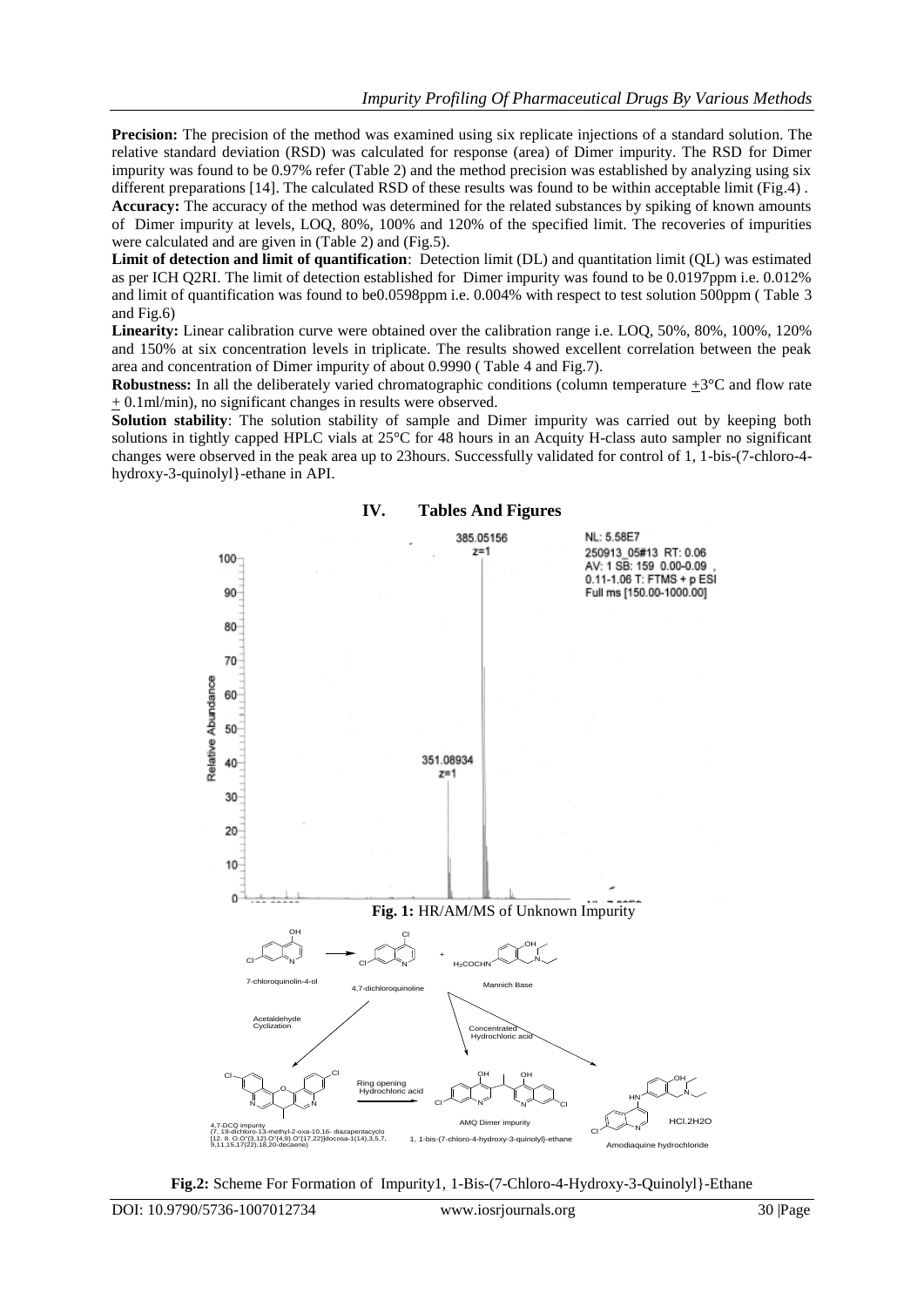

**Fig .5:** Typical Overlay Chromatogram of Impurity for Accuracy Study at Level LOQ, 80%, 100% & 120%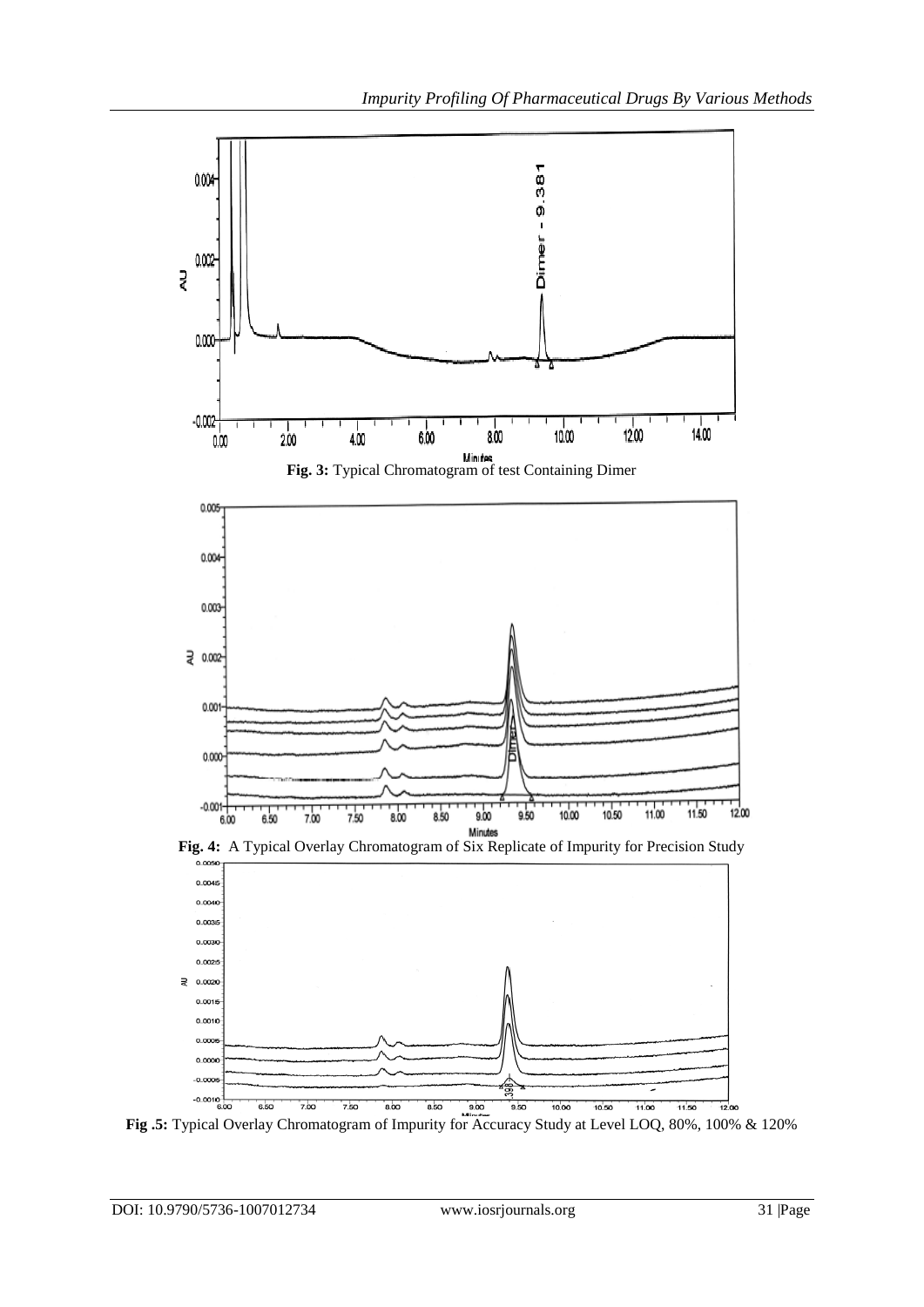

**Fig.6:** Linearity for LOD and LOD of Impurity



| Intercept $(a)$                                                                                                                                                                                                                                                                                                                    | 172.95    |
|------------------------------------------------------------------------------------------------------------------------------------------------------------------------------------------------------------------------------------------------------------------------------------------------------------------------------------|-----------|
| Slope(b)                                                                                                                                                                                                                                                                                                                           | 22491.47  |
| $\mathbf{R}2$                                                                                                                                                                                                                                                                                                                      | 0.9990    |
|                                                                                                                                                                                                                                                                                                                                    | 0.9995    |
| <b>Standard error</b>                                                                                                                                                                                                                                                                                                              | 182.28    |
| <b>Residual sum of squares</b>                                                                                                                                                                                                                                                                                                     | 531619.28 |
| $\mathbf{m}$ $\mathbf{r}$ $\mathbf{r}$ $\mathbf{r}$ $\mathbf{r}$ $\mathbf{r}$ $\mathbf{r}$ $\mathbf{r}$ $\mathbf{r}$ $\mathbf{r}$ $\mathbf{r}$ $\mathbf{r}$ $\mathbf{r}$ $\mathbf{r}$ $\mathbf{r}$ $\mathbf{r}$ $\mathbf{r}$ $\mathbf{r}$ $\mathbf{r}$ $\mathbf{r}$ $\mathbf{r}$ $\mathbf{r}$ $\mathbf{r}$ $\mathbf{r}$ $\mathbf{$ |           |

**Fig.7:** Linearity and Range of Impurity

| b: Six Replicate of Impurity for Precision Study |               |  |  |  |
|--------------------------------------------------|---------------|--|--|--|
| No of Injection                                  | Area of Dimer |  |  |  |
|                                                  | 11552         |  |  |  |
| 2                                                | 11625         |  |  |  |
| 3                                                | 11784         |  |  |  |
|                                                  | 11589         |  |  |  |
|                                                  | 11799         |  |  |  |
| 6                                                | 11550         |  |  |  |
| <b>Mean</b>                                      | 11649.83      |  |  |  |
| <b>SD</b>                                        | 113.2315      |  |  |  |
| %RSD                                             | 0.97          |  |  |  |

**Table 2:** Impurity for Accuracy Study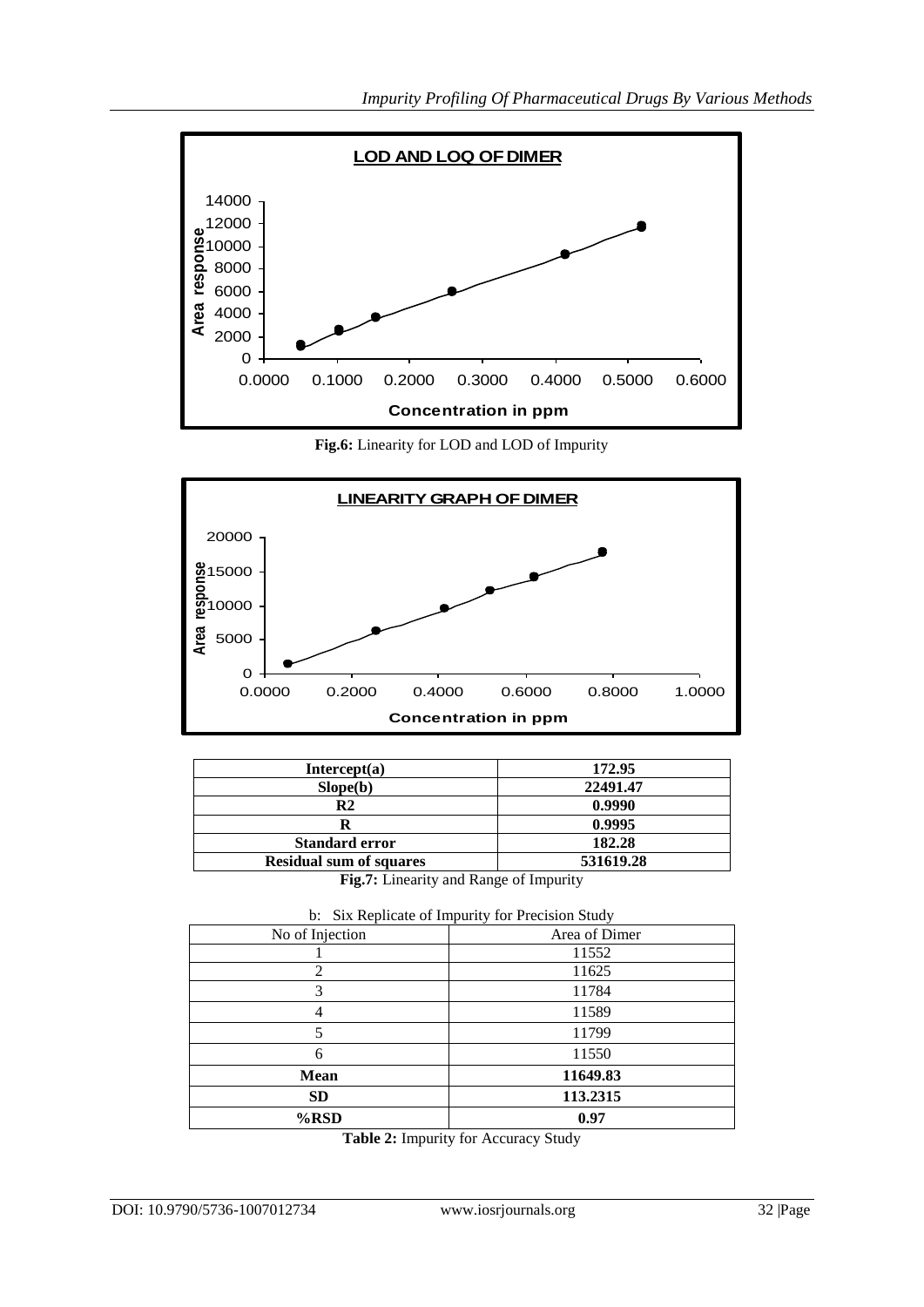# *Impurity Profiling Of Pharmaceutical Drugs By Various Methods*

| Level      | <b>Solution</b><br>No. | Conc. of<br><b>DIMER</b><br>$(ppm)$ (C) | Area counts in<br>test + added<br>Dimer | Corrected area (After<br>subtracting the parent<br>sample area of<br>Dimer(A) | <b>Recovered</b><br><b>Quantity</b> in<br>ppm<br>(B) | $\frac{0}{0}$<br>Recovery | Mean<br>$(n=3)$ | %RSD<br>$(n=3)$<br>Of<br>% Recovery |
|------------|------------------------|-----------------------------------------|-----------------------------------------|-------------------------------------------------------------------------------|------------------------------------------------------|---------------------------|-----------------|-------------------------------------|
|            | Test-1                 | 0.572                                   | 1443                                    | 1443                                                                          | 0.0644                                               | 112.59                    |                 |                                     |
| LOQ<br>80% | Test-2                 |                                         | 1436                                    | 1436                                                                          | 0.0641                                               | 112.06                    | 110.20          | 3.35                                |
|            | Test-3                 |                                         | 1358                                    | 1358                                                                          | 0.0606                                               | 105.94                    |                 |                                     |
|            | Test-1                 | 0.4160                                  | 9303                                    | 9303                                                                          | 0.4152                                               | 99.81                     | 99.62           | 1.87                                |
|            | Test-2                 |                                         | 9102                                    | 9102                                                                          | 0.4063                                               | 97.67                     |                 |                                     |
|            | Test-3                 |                                         | 9448                                    | 9448                                                                          | 0.4217                                               | 101.37                    |                 |                                     |
|            | Test-1                 |                                         | 11638                                   | 11638                                                                         | 0.5195                                               | 99.90                     | 101.40          | 1.29                                |
| 100%       | Test-2                 | 0.5200                                  | 11920                                   | 11920                                                                         | 0.5321                                               | 102.33                    |                 |                                     |
|            | Test-3                 |                                         | 11881                                   | 11881                                                                         | 0.5303                                               | 101.98                    |                 |                                     |
| 120%       | Test-1                 |                                         | 14444                                   | 14444                                                                         | 0.6447                                               | 103.32                    |                 |                                     |
|            | Test-2                 | 0.6240                                  | 14288                                   | 14288                                                                         | 0.6378                                               | 102.21                    | 102.97          | 0.30                                |
|            | Test-3                 |                                         | 14452                                   | 14452                                                                         | 0.6451                                               | 103.38                    |                 |                                     |
|            |                        |                                         |                                         |                                                                               | Mean                                                 | 103.55                    |                 |                                     |
|            |                        |                                         |                                         |                                                                               | $-$                                                  | $1 - 2 - 2 - 2$           |                 |                                     |

 $\frac{SD}{RSD}$ 4.5960  $4.63$ 

**Table 3**: Limit of Detection and Limit of Quantification of Impurity

| <b>No of Injections</b> | Level | ppm    | Area  | <b>Regression</b> | y-Regg    | $(y\text{-Regg})^2$ |
|-------------------------|-------|--------|-------|-------------------|-----------|---------------------|
|                         |       | 0.0520 | 1192  | 1223.99           | $-31.99$  | 1023.38             |
| 2                       | 10%   | 0.0520 | 1006  | 1223.99           | $-217.99$ | 47519.76            |
| 3                       |       | 0.0520 | 994   | 1223.99           | $-229.99$ | 52895.53            |
|                         |       | 0.1040 | 2464  | 2377.78           | 86.22     | 7434.68             |
| 2                       | 20%   | 0.1040 | 2565  | 2377.78           | 187.22    | 35053.04            |
| 3                       |       | 0.1040 | 2355  | 2377.78           | $-22.78$  | 518.72              |
|                         |       | 0.1560 | 3672  | 3531.56           | 140.44    | 19723.23            |
| $\overline{2}$          | 30%   | 0.1560 | 3710  | 3531.56           | 178.44    | 31840.63            |
| 3                       |       | 0.1560 | 3473  | 3531.56           | $-58.56$  | 3429.34             |
| 1                       |       | 0.2600 | 6002  | 5839.13           | 162.87    | 26526.36            |
| 2                       | 50%   | 0.2600 | 5855  | 5839.13           | 15.87     | 251.83              |
| 3                       |       | 0.2600 | 5849  | 5839.13           | 9.87      | 97.40               |
|                         |       | 0.4160 | 9207  | 9300.49           | $-93.49$  | 8739.69             |
| 2                       | 80%   | 0.4160 | 9178  | 9300.49           | $-122.49$ | 15002.89            |
| 3                       |       | 0.4160 | 9291  | 9300.49           | $-9.49$   | 89.99               |
|                         |       | 0.5200 | 11750 | 11608.06          | 141.94    | 20147.93            |
| $\overline{2}$          | 100%  | 0.5200 | 11573 | 11608.06          | $-35.06$  | 1228.96             |
| 3                       |       | 0.5200 | 11507 | 11608.06          | $-101.06$ | 10212.43            |

**Table 4 :**Linearity and Range of Impurity

| No of Injection | Level | ppm    | Area  | <b>Regression</b> | y-Regg    | $(y-Regg)^2$ |
|-----------------|-------|--------|-------|-------------------|-----------|--------------|
| 1               | LOQ   | 0.0572 | 1294  | 1459.46           | $-165.46$ | 27376.05     |
| $\overline{2}$  | $\%$  | 0.0572 | 1400  | 1459.46           | $-59.46$  | 3535.15      |
| 3               |       | 0.0572 | 1359  | 1459.46           | $-100.46$ | 10091.63     |
| I               |       | 0.2600 | 6055  | 6020.73           | 34.27     | 1174.65      |
| $\overline{2}$  | 50%   | 0.2600 | 6184  | 6020.73           | 163.27    | 26658.12     |
| 3               |       | 0.2600 | 6145  | 6020.73           | 124.27    | 15443.82     |
| 1               | 80%   | 0.4160 | 9395  | 9529.40           | $-134.40$ | 18062.25     |
| $\overline{2}$  |       | 0.4160 | 9557  | 9529.40           | 27.60     | 761.99       |
| 3               |       | 0.4160 | 9432  | 9529.40           | $-97.40$  | 9485.96      |
| 1               |       | 0.5200 | 12020 | 11868.51          | 151.49    | 22949.65     |
| $\overline{2}$  | 100%  | 0.5200 | 12248 | 11868.51          | 379.49    | 144013.74    |
| 3               |       | 0.5200 | 12126 | 11868.51          | 257.49    | 66301.83     |
| 1               |       | 0.6240 | 13923 | 14207.62          | $-284.62$ | 81009.27     |
| $\overline{c}$  | 120%  | 0.6240 | 14074 | 14207.62          | $-133.62$ | 17854.65     |
| 3               |       | 0.6240 | 14223 | 14207.62          | 15.38     | 236.51       |